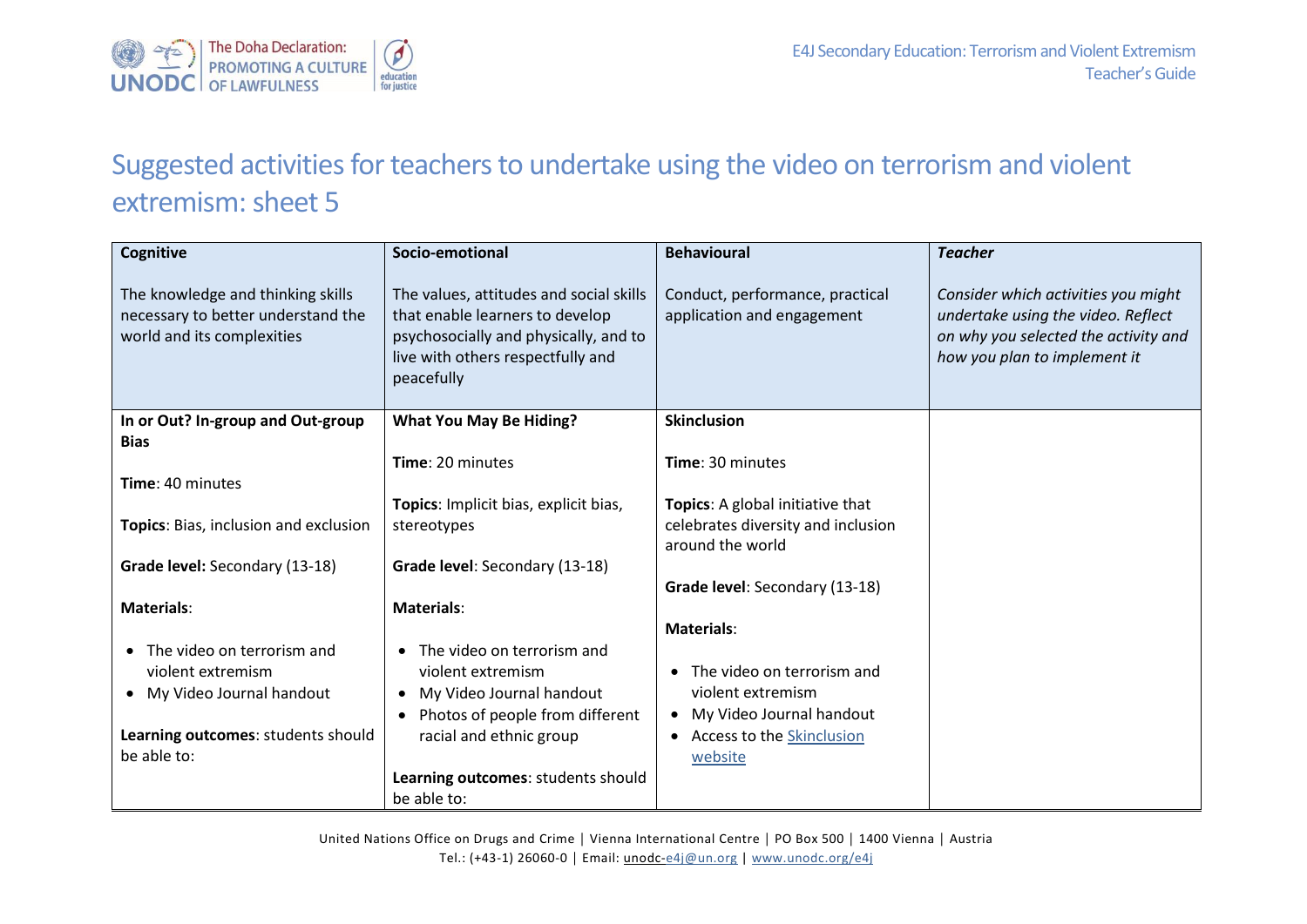

| • Express empathy and respect for<br>groups others than those to                                        | • Recognize how implicit bias can<br>impact behaviour and decision-                                    | Learning outcomes: students should<br>be able to:                                                        |  |
|---------------------------------------------------------------------------------------------------------|--------------------------------------------------------------------------------------------------------|----------------------------------------------------------------------------------------------------------|--|
| which they belong<br>Description:                                                                       | making<br>Description:                                                                                 | Promote personal wellbeing in<br>$\bullet$<br>the community                                              |  |
|                                                                                                         |                                                                                                        | Understand threats to and the<br>$\bullet$                                                               |  |
| • After watching the video,<br>introduce the students to the<br>following activity by explaining        | After viewing the video, ask the<br>students to infer why the man<br>stole the blind man's money       | potential for wellbeing at the<br>global level                                                           |  |
| to them that violent extremism<br>is often driven by feelings of                                        | (e.g., because of a lack of<br>respect for the property of                                             | <b>Description:</b>                                                                                      |  |
| isolation and exclusion, and by<br>fear and ignorance.                                                  | others)? Ask why this scene may<br>have been included (e.g., to<br>show a pattern of bad               | After viewing the video, preface<br>$\bullet$<br>the upcoming activity by<br>reminding the students that |  |
| • Ask the students to identify<br>examples of isolation and                                             | behaviour)?                                                                                            | respect for diversity and<br>differences of opinion is critical                                          |  |
| exclusion in the video on<br>terrorism and violent extremism<br>(e.g., how the terrorist seems to       | Invite the students to participate<br>in an activity where you show<br>them a series of photos of      | to a peaceful and healthy<br>community.                                                                  |  |
| operate alone, except for his<br>online collaborator).                                                  | people from different racial and<br>ethnic groups. The images can<br>be in the format of a slide show, | • Also remind them that violent<br>extremism can be driven by<br>feelings of isolation, exclusion,       |  |
| <b>Activity:</b>                                                                                        | where you scroll through the<br>pictures quickly to capture first                                      | and by fear and ignorance.                                                                               |  |
| Explain to the students that the<br>$\bullet$<br>activity will explore their                            | impressions.                                                                                           | Explain to them that preventing<br>$\bullet$<br>terrorism and violent extremism                          |  |
| relationships with groups. Begin<br>by dividing the class into two<br>groups. One group will consist of | The photos of people can be<br>$\bullet$<br>substituted for images of<br>animals, people of different  | must involve respecting human<br>rights.                                                                 |  |
| students wearing trainers of any<br>kind and the other group will                                       | ages, different geographic<br>scenes (such as urban or rural                                           | <b>Activity:</b>                                                                                         |  |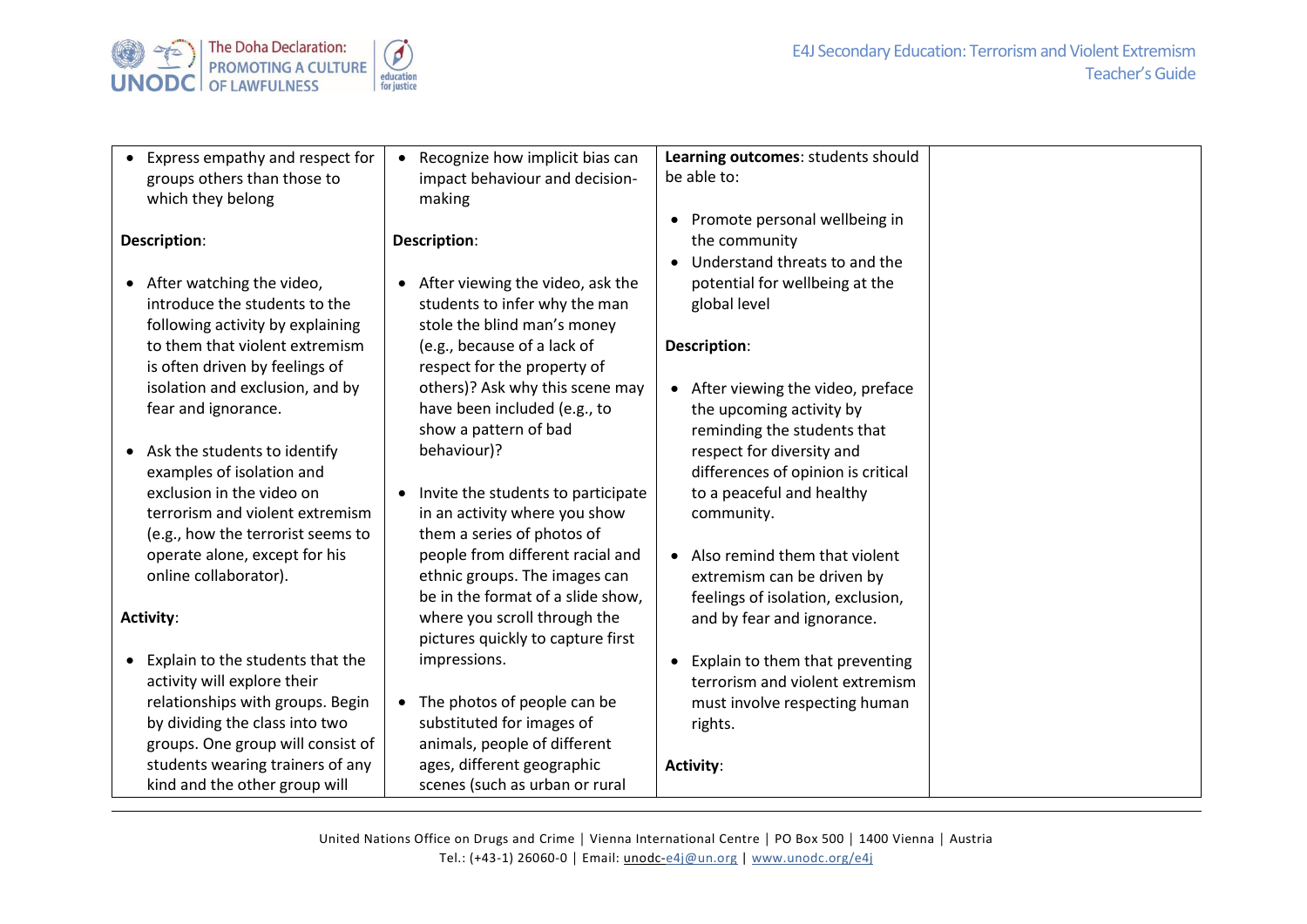



consist of students not wearing trainers. The groups should note down as many reasons as possible why the other group is or is not wearing trainers.

- If possible, position the groups so that each can overhear each other. This tends to enhance group dynamics or make them more visible. Each group has 5 minutes to generate their list.
- Assign a student observer to each group. The observer should be a member of that particular group. The observer sits outside the group and records information about the interaction between members. For example, the observer should record statements made by group members and note whether they are positive or negative.

**Debriefing**:

• Each group should present their list of reasons to the other group. Generally, the reasons

scenes) or different foods. The aim is to get the students to reveal their implicit biases.

• Ask the students to record their initial reactions by writing down the first word that comes to mind in their My Video Journals.

## **Debriefing**:

- Ask the students to reflect on their findings. Did they assign negative words to certain images? Did any patterns emerge?
- Ask for volunteers to share their findings. Discuss how implicit bias can impact how you treat others and understand the world.

## **Key messages**:

• Explain that everyone is capable of harbouring implicit biases. People are often unaware of their biases: this is why they are called implicit biases.

- Introduce the students to Priyanka Chopra Jonas, the Skinclusion ambassador. She is an actor, producer and activist who raises awareness of skincolour bias. Her video can be viewed on the Skinclusion website.
- Invite the students to view resources from the International Cultural Diversity Organization and Project Implicit, and take the Skin Tone Implicit Association Test.
- Invite the students to join the global dialogue celebrating diversity and inclusion by using #skinclusion on their social media channels to express why diversity and inclusion are important to you.

## **Extension**:

- Follow the Skinclusion social media channels to keep abreast of activities and events, and to join in on social media challenges led by Priyanka
- United Nations Office on Drugs and Crime │ Vienna International Centre │ PO Box 500 │ 1400 Vienna │ Austria Tel.: (+43-1) 26060-0 **│** Email: unodc[-e4j@un.org](mailto:e4j@un.org) | [www.unodc.org/e4j](http://www.unodc.org/e4j)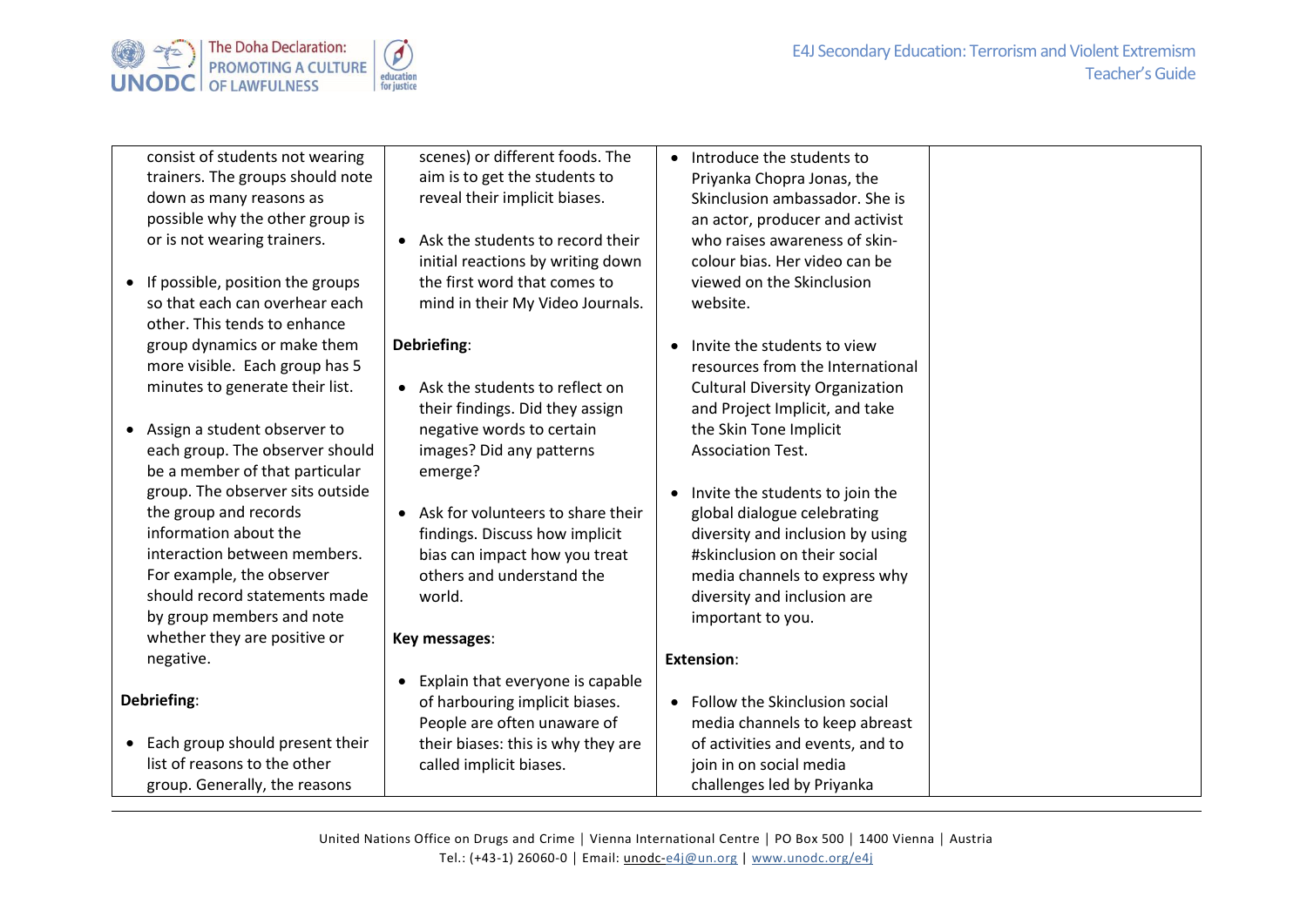

| identified begin neutral, then      | This type of activity is called an<br>$\bullet$ | Chopra Jonas. |  |
|-------------------------------------|-------------------------------------------------|---------------|--|
| become more antagonistic as         | Implicit Association Test (IAT).                |               |  |
| the list grows longer. Note the     | An IAT is fast-paced like a video               |               |  |
| number of statements that each      | game and requires students to                   |               |  |
| group generates.                    | view a picture and make a quick                 |               |  |
|                                     | association. By connecting an                   |               |  |
| • Ask the observers to report how   | association (e.g., good or bad or               |               |  |
| many negative and positive          | friendly or unfriendly) with an                 |               |  |
| statements were made. Explain       | object (e.g., a man or a woman,                 |               |  |
| that groups tend to function in a   | young or old), an IAT enables                   |               |  |
| way that favour in-group            | students to uncover implicit                    |               |  |
| members.                            | associations that they may be                   |               |  |
|                                     | unaware of.                                     |               |  |
| • Ask the students for an example   |                                                 |               |  |
| of what this might look like in     |                                                 |               |  |
| their own lives and local           |                                                 |               |  |
| communities? Ask what school        |                                                 |               |  |
| or community groups they            |                                                 |               |  |
| belong to, such as a religious      |                                                 |               |  |
| group or a sports group?            |                                                 |               |  |
|                                     |                                                 |               |  |
| • Ask in what ways members of       |                                                 |               |  |
| their group, clan, political group, |                                                 |               |  |
| minority or majority group          |                                                 |               |  |
| favour their in-group for           |                                                 |               |  |
| resources, special benefits or      |                                                 |               |  |
| services? Ask how that this can     |                                                 |               |  |
| be a root cause or driver of        |                                                 |               |  |
| violent extremism?                  |                                                 |               |  |
|                                     |                                                 |               |  |
| • Give students the option of       |                                                 |               |  |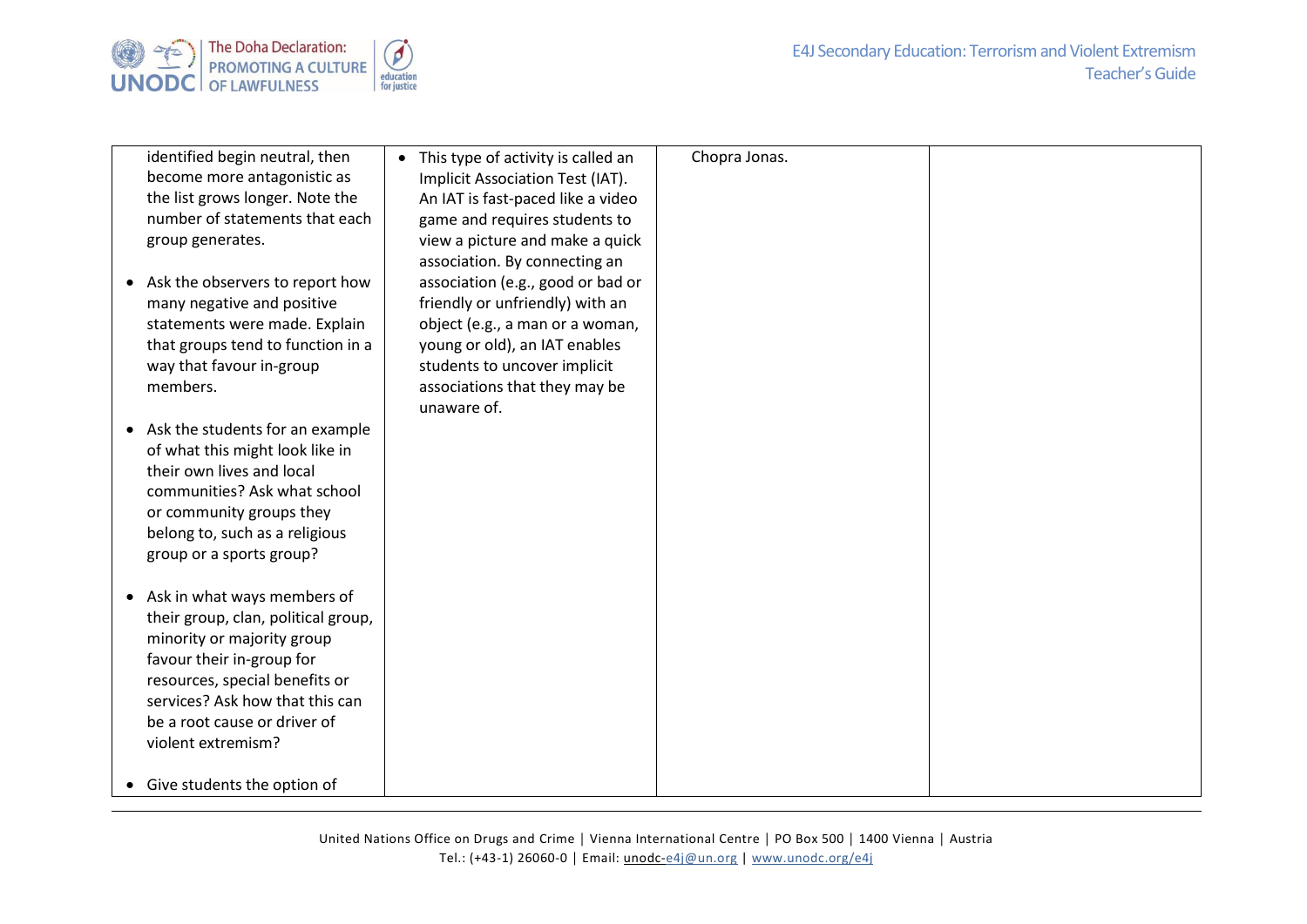

| responding in their My Video                                 |  |  |
|--------------------------------------------------------------|--|--|
| Journal.                                                     |  |  |
|                                                              |  |  |
| Key messages:                                                |  |  |
|                                                              |  |  |
| • The use of violence against                                |  |  |
| people to achieve a political goal                           |  |  |
| is not legitimate.                                           |  |  |
|                                                              |  |  |
| Respect for differences in<br>$\bullet$                      |  |  |
| opinion is a core component of a                             |  |  |
| healthy, thriving community.                                 |  |  |
|                                                              |  |  |
| • Violent extremism is often                                 |  |  |
| driven by feelings of isolation                              |  |  |
| and exclusion, and by fear and                               |  |  |
| ignorance. Responses to violent<br>extremism must be         |  |  |
|                                                              |  |  |
| implemented in a framework<br>respectful of human rights and |  |  |
| the rule of law. If they are not,                            |  |  |
| feelings of exclusion can be                                 |  |  |
| exacerbated.                                                 |  |  |
|                                                              |  |  |
| <b>Extension:</b>                                            |  |  |
|                                                              |  |  |
| • The students can watch the PBC                             |  |  |
| programme "A Class Divided".                                 |  |  |
| The programme features a                                     |  |  |
| small-town teacher who                                       |  |  |
| separates her third-grade all-                               |  |  |